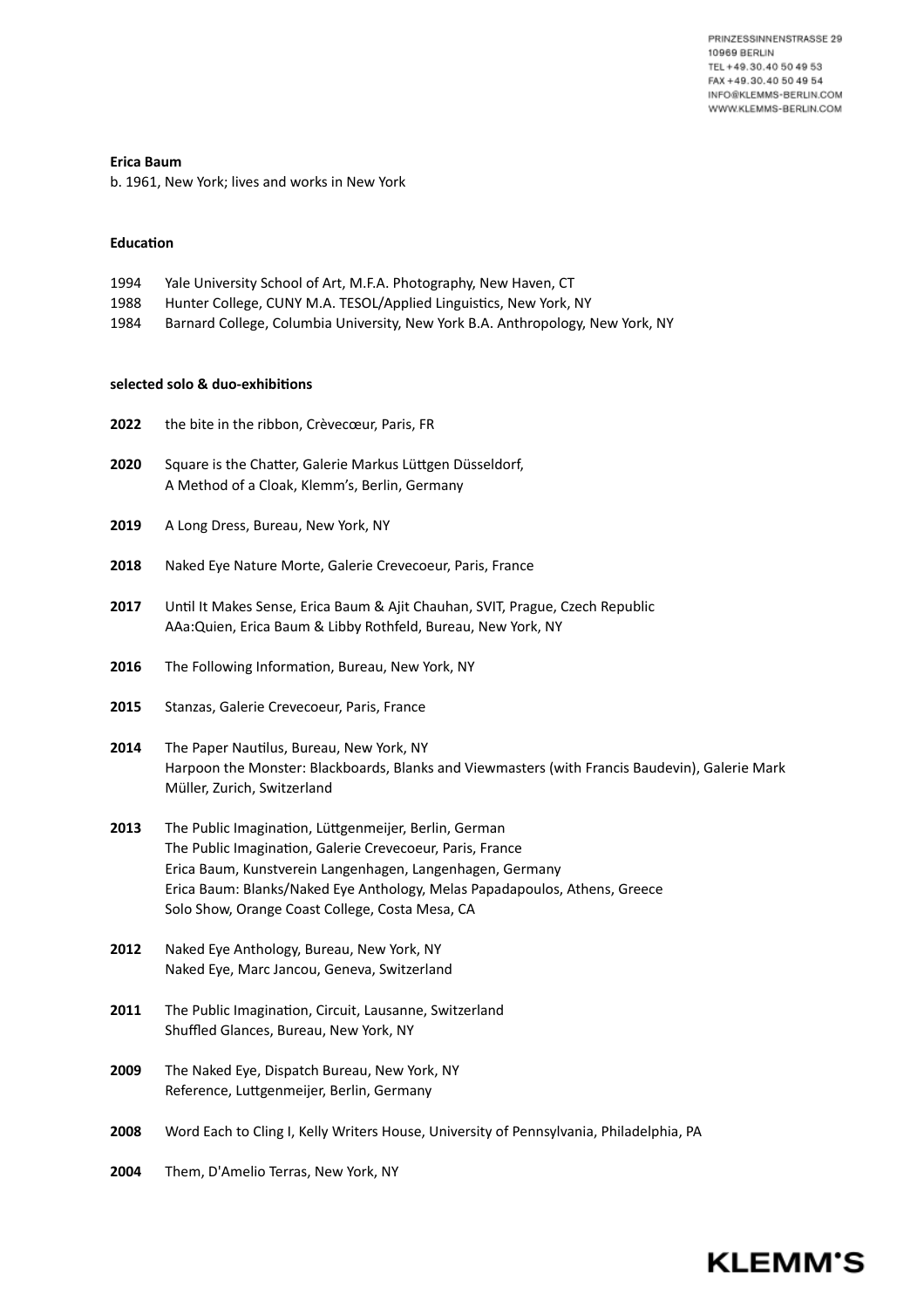- **2003** Play, D'Amelio Terras, New York, NY Directions, Dance Theater Workshop Gallery, New York, NY
- **2000** Recent Work, D'Amelio Terras, New York, NY
- **1997** New Photographs, Clementine Gallery, New York, NY
- **1996** Southern Light Gallery, Amarillo College USA
- **1995** University of California, Berkeley Extension, San Francisco, CA

#### **selected group-exhibitions**

- **2022** Power Flower, Biennale des arts 2022, Le 109, Nice, FR TO HAVE LOST SOMETHING UNKNOWN, SOMETHING UNGUESSABLE, Standard, Oslo, NO Image Gardeners, McEvoy Foundation for the Arts, San Francisco, USA (forthcoming)
- **2021** On the Basis of Art: 150 Years of Women at Yale, Yale University Art Gallery, New Haven, USA True Pictures? Contemporary Photography from North America– From Document to Concept, Museum für Photographie Braunschweig, Braunschweig, DE Casa Nova, Crèvecoeur, La Porta, Corsica, FR RABBIT HOLE, F Gallery, Houston, USA
- **2020** Pictures, Revisited, The Metropolitan Museum of Art, New York, USA Summer In Love, O V project, Brussels, Belgium
- **2019** Face à face, frac île‑de‑france, Campus de Villetaneuse, France Making Knowing: Craft in Art, 1950–2019, Whitney Museum of American Art, New York, NY Photographie et documents, 1983-2018: Une histoire de la collection du Fonds régional d'art contemporain #2, Frac Provence Alpes-Côte d'Azur, Marseille, France Condo New York, Bureau hosting (STANDARD OSLO), New York, NY The Second Body, organized by Sam Contis, Klaus von Nichtssagend Gallery, New York, NY Cut - Copy - Paste, o v project, Brussels, Belgium What is an edition, anyway?, McEvoy Foundation for the Arts, San Francisco, CA
- **2018** Anna Atkins Refracted: Contemporary Works, The New York Public Library, New York, NY The Swindle: Art Between Seeing and Believing, Albright-Knox Art Gallery, Buffalo, NY Lever le voile, frac île-de-france, Paris, France Types of Typewriting, Schreibmaschinentexte seit den 1950er Jahren, Galerie Oqbo, Berlin, Germany Hours and Places, Wojciech Bąkowski, Erica Baum, Constance DeJong, Bureau, New York, NY mark, Team Gallery, New York, NY The Remains of Cinema, Künstlerhaus Halle für Kunst & Medien, Graz, Austria Condo London, Southard Reid hosting Bureau (New York) and Park View (Los Angeles), London, United Kingdom
- **2017** Satellite TV, organized by Anne Eastman, Tetsuo's Garage, Nikko, Japan L'art dans tous ses états – chap.8, frac île‑de‑france, Les Réservoirs, Limay, France Threads Left Dangling, Veiled in Ink, curated by Béatrice Gross, Galerie Emanuel Layr, Vienna, Austria

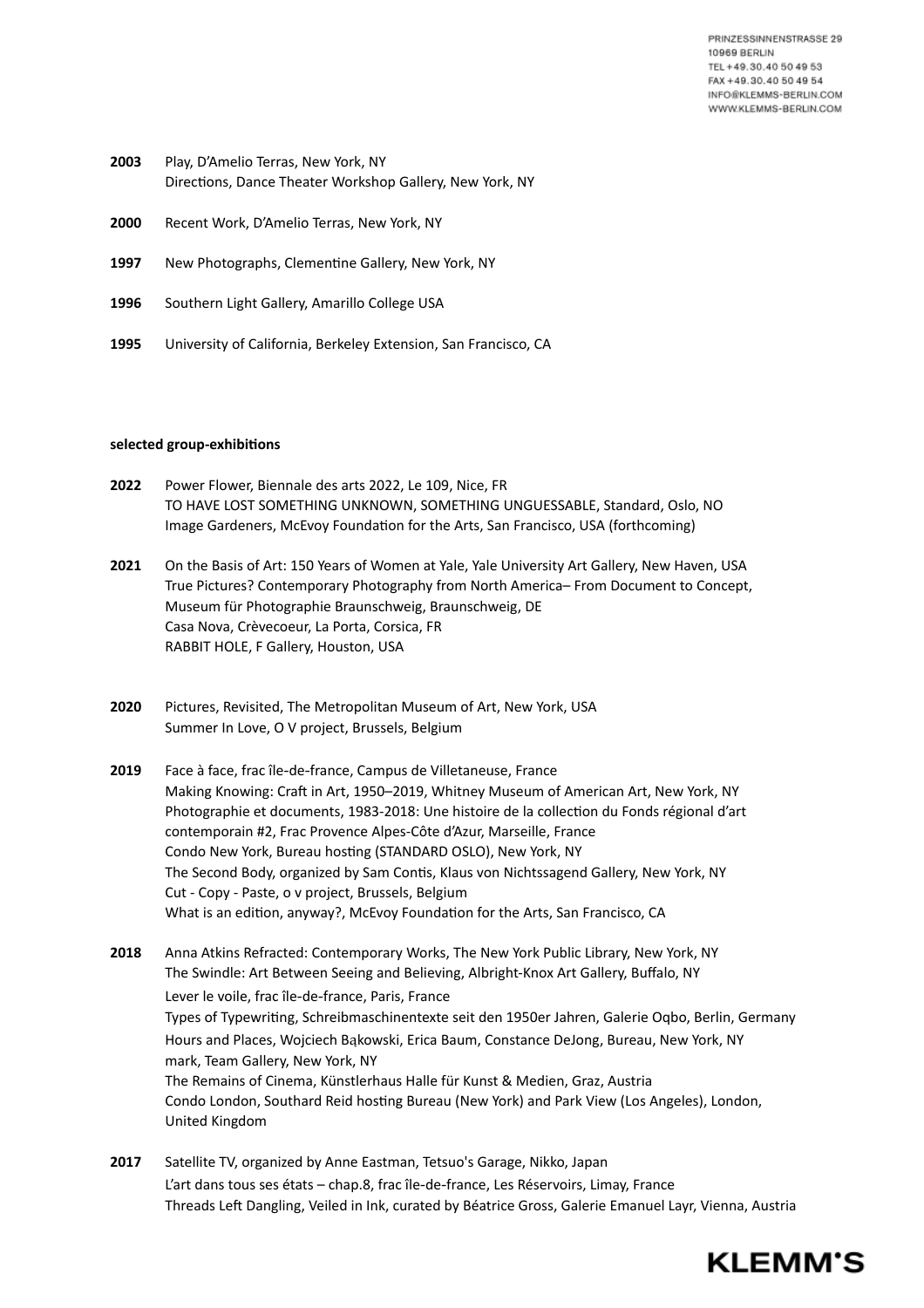A une heure de la civilisation, Galerie Crèvecoeur, Marseille, France The Arcades: Contemporary Art and Walter Benjamin, The Jewish Museum, New York, NY Tuer la marionnette, curated by Clement Delepine, CACBM, Paris, France Elective Affinities: A Library, curated by Jocelyn Spaar and Sarah Watson, 205 Hudson Gallery, New Take Note, Savannah College of Art and Design, Savannah, GA Strange Days, Le Plateau, Frac Île-de-France, Paris, France Erica Baum, Francis Baudevin, Stéphane Dafflon, Philippe Decrauzat, Blair Thurman, Galerie Nikolaus Ruzicska, Salzburg, Austria

**2016** Her Crowd: New Art by Women from Our Neighbors' Private Collections, Bruce Museum, Greenwich, CT

- Tongue, Angela Meleca Gallery, Columbus, OH Two Years of Looking, New Art Projects, London, UK Thought Patterns, Deborah Ronnen, Rochester, NY For the Love of Things: Still Life, Albright-Knox Art Gallery, Buffalo, NY
- **2015** Revelations, FRAC Île de France, Paris, France Photo-Poetics: An Anthology, Solomon R. Guggenheim Museum, New York, NY Pangrammar, P!, New York, NY Jeux de langage, FRAC Île de France, Paris, France The Exhibition of a Film (Screening), Tate Modern, London, UK The Exhibition of a Film (Screening), Centre Georges Pompidou, Paris, France Reconstructions: Recent Photographs and Video from the Met Collection, The Metropolitan Museum

### of Art, New York, NY

Photo-Poetics: An Anthology, Kunsthalle, Berlin, Germany True Players, W139, Amsterdam, The Netherlands Body/Image, Susan Inglett Gallery, New York, NY Reloaded - Concrete Trends, Weserburg Museum of Modern Art, Bremen, Germany For Troedsson Villa, Troedsson Villa, Nikko, Japan After Dark, Mamco, Geneva, Switzerland Erica Baum, Barb Choit, Rawson Projects, New York, NY Altarations: Built, Blended, Processed, University Galleries, FAU, Boca Raton, FL

## **2014** PLATEFORME(S), Centre d'art contemporain d'Yverdon-les-Bains, Yverdon-les-Bains, Switzerland Lucid Gestures: An Exhibition of Barnard Alumnae Artists, Mccagg Gallery, Barnard College, New York, NY The Exhibition of a Film, Centre D'art Contemporan Geneve, Geneva, Switzerland The Built Environment: Lower East Side in Istanbul, Mixer, Istanbul, Turkey Infinite Tuning, Murray Guy, New York, NY A Poem a Day, Mu.ZEE, Ostend, Belgium

- Seymour, CEEAC, Strasbourg, France Langue des oiseaux et coq à l'âne. Autour de Raymond Hains, Le Frac Bretagne, Rennes, France Lists, Bury Art Gallery, Lancashire, UK
- **2013** AGORA 4th Athens Biennale, Athens, Greece Anthology, Summerhall, Edinburgh, UK Printing Out the Internet cur. Kenneth Goldsmith, Labor, Mexico City, Mexico Step Right In, Visual Arts Center, Austin, TX Postscript: Writing After Conceptual Art (Extended), The Eli & Edythe Broad Art Museum, East Lansing, MI Postscript: Writing After Conceptual Art (Extended), Power Plant Contemporary Art Gallery, Toronto Chick Lit: Revised Summer Reading, Tracy Williams, Ltd, New York, NY

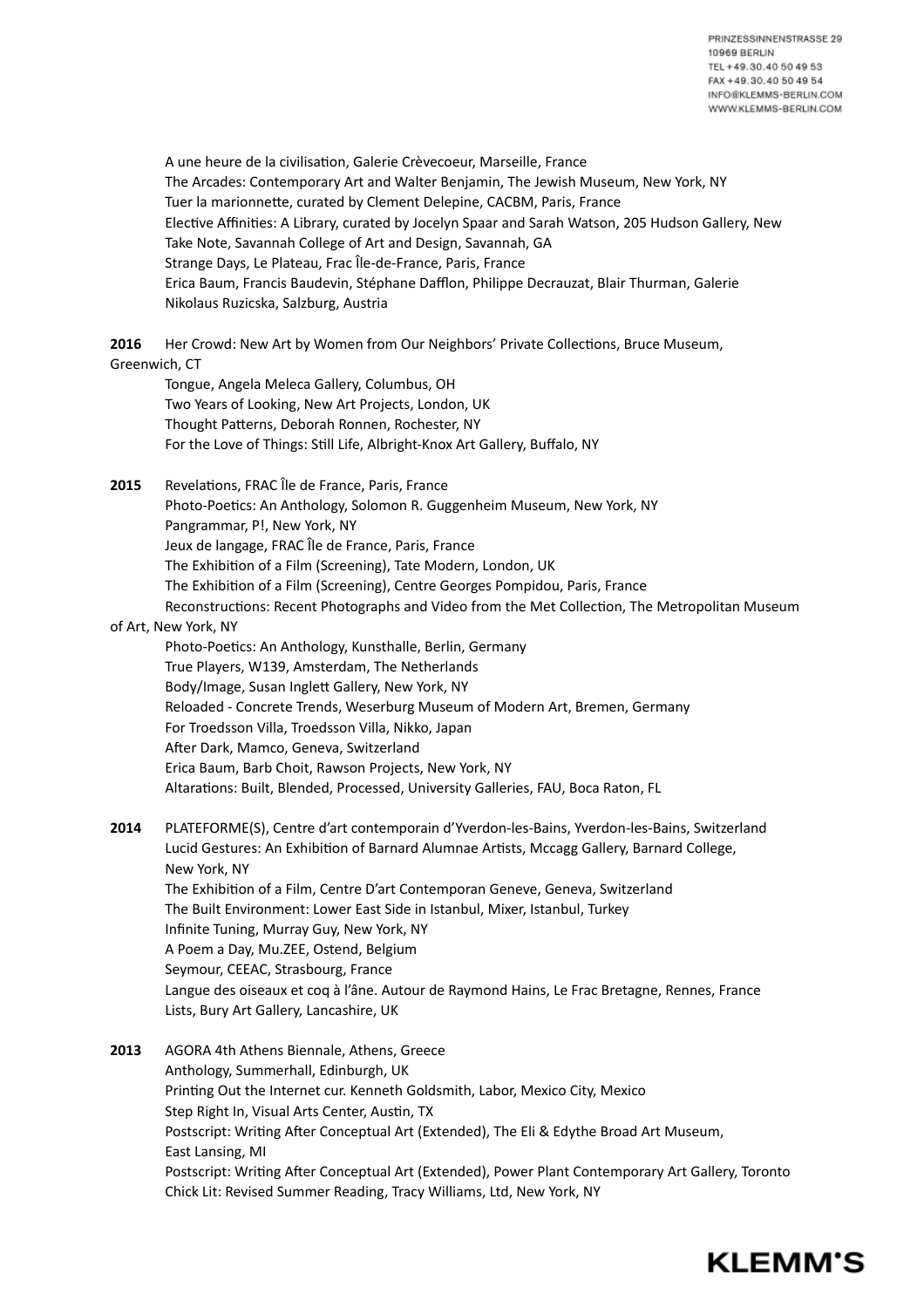**KLEMM'S** 

Desire, Yancey Richardson Gallery, New York, NY October 18, 1977, Klemens Gasser & Tanja Grunert, Inc, New York, NY Jew York, Untitled Gallery and Zach Feuer Gallery, New York, NY Everyday Epiphanies, The Metropolitan Museum of Art, New York, NY Bass! How Low Can You Go?, Leila Heller Gallery, New York, NY The Feverish Library Cont'd, Capitan Petzel, Berlin, Germany Speaking and Thinking, Galerie Nordenhake, Stockholm, Sweden DOWNTOWN: a view of the Lower East Side, James Cohan, Shanghai, China 30th Bienal de São Paulo Touring Program, Sesc São José do Rio Preto, São Paulo, Brazil

**2012** The Imminence of Poetics, Fundacao Bienal de Sao Paulo, Sao Paulo Lost & Found: Anonymous Photography in Reflection, Ambach & Rice Gallery Los Angeles, CA Postscript, Denver MCA, Denver, CO The Feverish Library, Friedrich Petzel Gallery, New York NY Coquilles Méchaniques, FRAC Alsace, Altkirch, France B-Out, curated by Scott Hug, Andrew Edlin Gallery, New York, NY Journal d'une chambre, Cur. Jean-Max Colard, Galerie Crevecoeur, Paris, France Slow Numbers, Showroom 170, New York, NY Erica Baum and Sara MacKillop, Bischoff/Weiss, London, UK Spelling the Image, Marc Jancou Contemporary, New York, NY (im)possibilities, Visual Art Center, Univ. of Texas, Austin, TX

- **2011** Library Science, Artspace, New Haven, CT Summer Salt, The Proposition, New York, NY Pictures Extra and Others, Helena Papadopoulos Gallery, Athens, Greece
- **2010** ITEM, curated by Mamie Tinkler, Mitchell Innes & Nash, New York, NY Readers Delight, McKenzie Gallery, New York, NY Woodman, Woodman, Spare That Tree, Luttgenmeijer, Berlin, Germany Freischuss, Kleine Humboldt Galerie Humbolt University, Berlin, Germany
- **2009** I know nothing of the weather when I know it is either raining or not raining, Pacific Northwest College of the Arts, Feldman Gallery Portland, OR We'll Know Where When We Get There, Centre National de l'Estampe et de l'Art Imprime, Chatou France
- **2008** Useful Gestures, Useless Gestures, Dipatch Bureau, New York, NY Subject Index, Malmo Konstmuseum, Malmo, Sweden A New Reality: Black-and-White Photography in Contemporary Art, Stedman Art Gallery, Rutgers University, Camden, NJ
- **2006** Re-Make/Re-Model, D'Amelio Terras, New York, NY
- **2002** Gravity Over Time, cur. John Pilson, 1000 Eventi, Milan, Italy
- **2000** Summer group show, D'Amelio Terras, New York, NY Foul Play, Thread Waxing Space, New York, NY Summer Reading, Yancey Richardson, New York, NY Neither / Nor, Grand Arts, Kansas City, MO (catalogue)
- **1998** Gel, D'Amelio Terras, New York, NY Hotspots, Nassauischer Kunstverein, Wiesbaden, Germany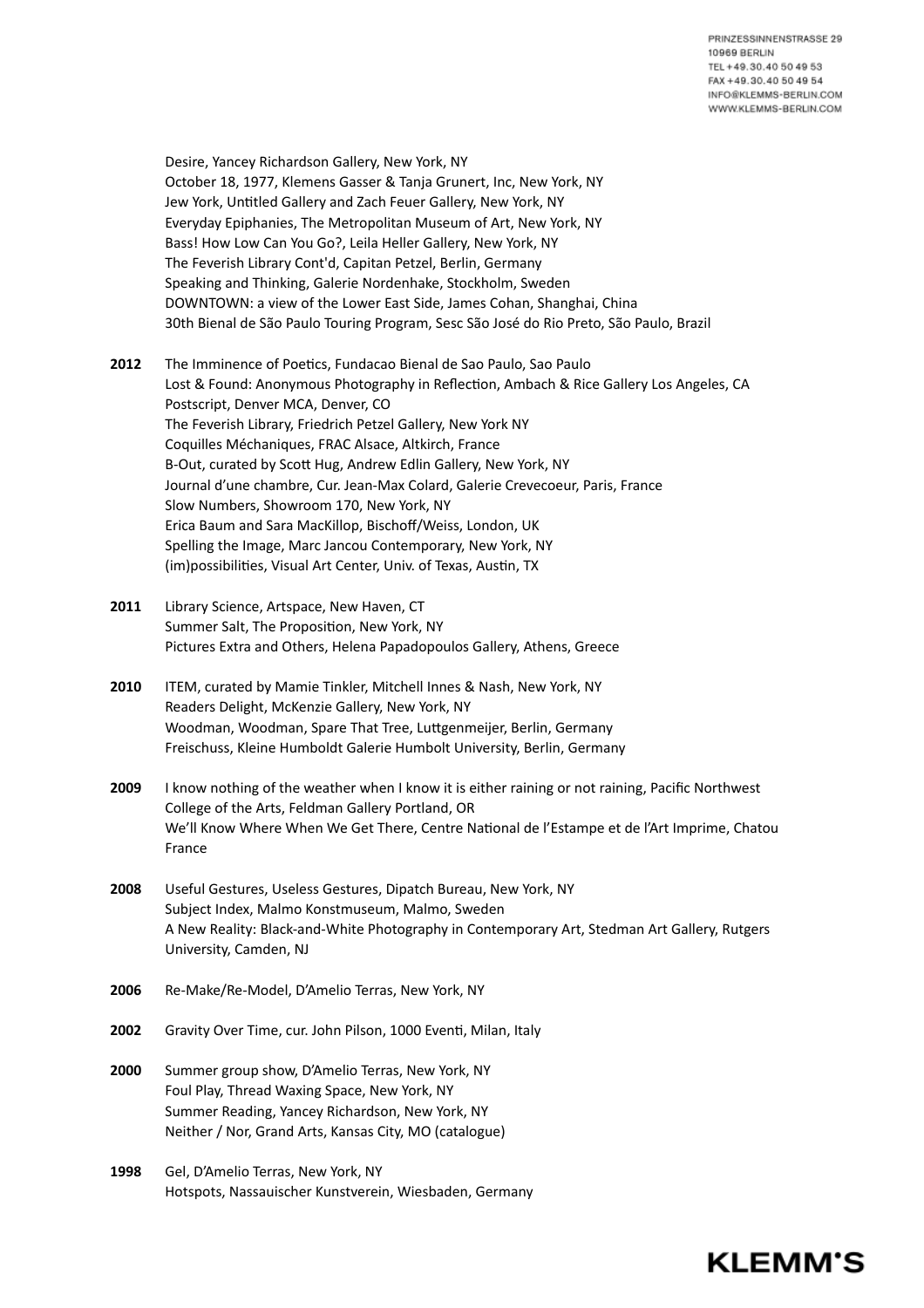Inventory, White Columns, New York, NY Sourpuss, Lubelski Gallery, New York, NY

### **selected publications & projects**

- **2018** Threads Left Dangling, Veiled in Ink, Exhibition Catalog, Galerie Emanuel Layr, Vienna
- **2017** The ARCADES: Contemporary Art and Walter Benjamin, edited by Jens Hoffman, contributions by Caroline A. Jones, Vito Manolo Roma, and Kenneth Goldsmith, Exhibition Catalog, The Jewish Museum, New York
- **2016** Erica Baum, Dog Ear, second printing, Ugly Duckling Presse
- **2015** Photo-Poetics: An Anthology, contributions by Jennifer Blessing and Susan Thompson, Exhibition Catalog, Solomon R. Guggenheim Museum, New York Erica Baum, 'Colors / Cadmium Red,' Cabinet Magazine, Issue 58 'Theft,' Summer Erica Baum, The Naked Eye, Crèvecoeur/oe Paris & Bureau New York Alterations: Built, Blended, Processed, Exhibition Catalog, Florida Atlantic University ed. by Victoria Bean & Chris McCabe, The New Concrete, Hayward Publishing, London **2013** Idra Novey, Clarice: The Visitor, artworks by Erica Baum, University of Chicago Press
- **2012** Fundacao Bienal de Sao Paulo, Exhibition Catalogue Erica Baum, Melody Indicator, Triple Canopy Francis Baudevin/Erica Baum, Regency Art Press
- **2011** Dispatch 2007-2011, Dispatch New York Erica Baum, Sightings, One Star Presse Erica Baum, Dog Ear, with Kenneth Goldsmith and Béatrice Gross, Ugly Duckling Presse
- **2009** Erica Baum, Naked Eye, with Kenneth Goldsmith, Free Association
- **2008** Erica Baum, Roll Playing, Kelly Writers House, Univ. of Pennsylvania, Exhbition Catalog

### **selected press**

| 2019 | Rachel Churner, 'Erica Baum,' Artforum, April, p. 193 |  |
|------|-------------------------------------------------------|--|
|------|-------------------------------------------------------|--|

Megan N. Liberty, 'How Photographer Erica Baum Peers Below the Surface of the Faded Page,' Frieze, February 18

Martha Schwendener, "What to See in New York Art Galleries This Week," New York Times, Jan. 30 Alina Cohen, '13 Artists Who Highlight the Power of Words,' Artsy, January 5

**2018** John Cappetta, 'Hours and Places,' The Brooklyn Rail, May 1 Jerry Saltz, 'Twenty-five things to see, hear, watch, and read,' New York Magazine, April 29 O.C. Yerebakan, 'Mark, Team Gallery', Art Observed, April 21 'Threads Left Dangling, Veiled in Ink at Galerie Emanuel Layr, Vienna,' cura.magazine, October 24 Max L. Feldman, 'Critic's Pick: Threads Left Dangling, Veiled in Ink,' Artforum.com, October 23 Kaitlyn A. Kramer, 'Critic's Pick: Erica Baum and Libby Rothfeld,' Artforum.com, January 23 Chris Wiley, 'AAa:Quien, Goings on About Town,' The New Yorker, January 20

**2016** Calderon, J., 'Staff Picks: Fever Dreams, Tragic Spells, and In-Betweens,' The Paris Review, July 22 Osman Yerebakan, 'Interview With Erica Baum,' Baxter St. Camera Club Blog, July 18 Stanley Wolukau-Wanambwa, 'The Naked Eye: A Conversation With Erica Baum,' The Great Leap Sideways, April 1 Ashley McNelis, 'An Artist Dissects Found Bits of Language,' Hyperallergic, March 15 2016 'Erica Baum,' The New Yorker, March 11 Blake Gopnik, 'At Bureau, Erica Baum's Blackboards Keep Teaching Us,' Artnet, March 3 Barry Schwabsky, 'Point First, Shoot Later,' The Nation, January 21 'Photo-Poetics: An Anthology,' The New Yorker, January 4

**2015** Martha Schwendener, 'Review: Metropolitan Museum Looks at Photos That May Last,' The New York